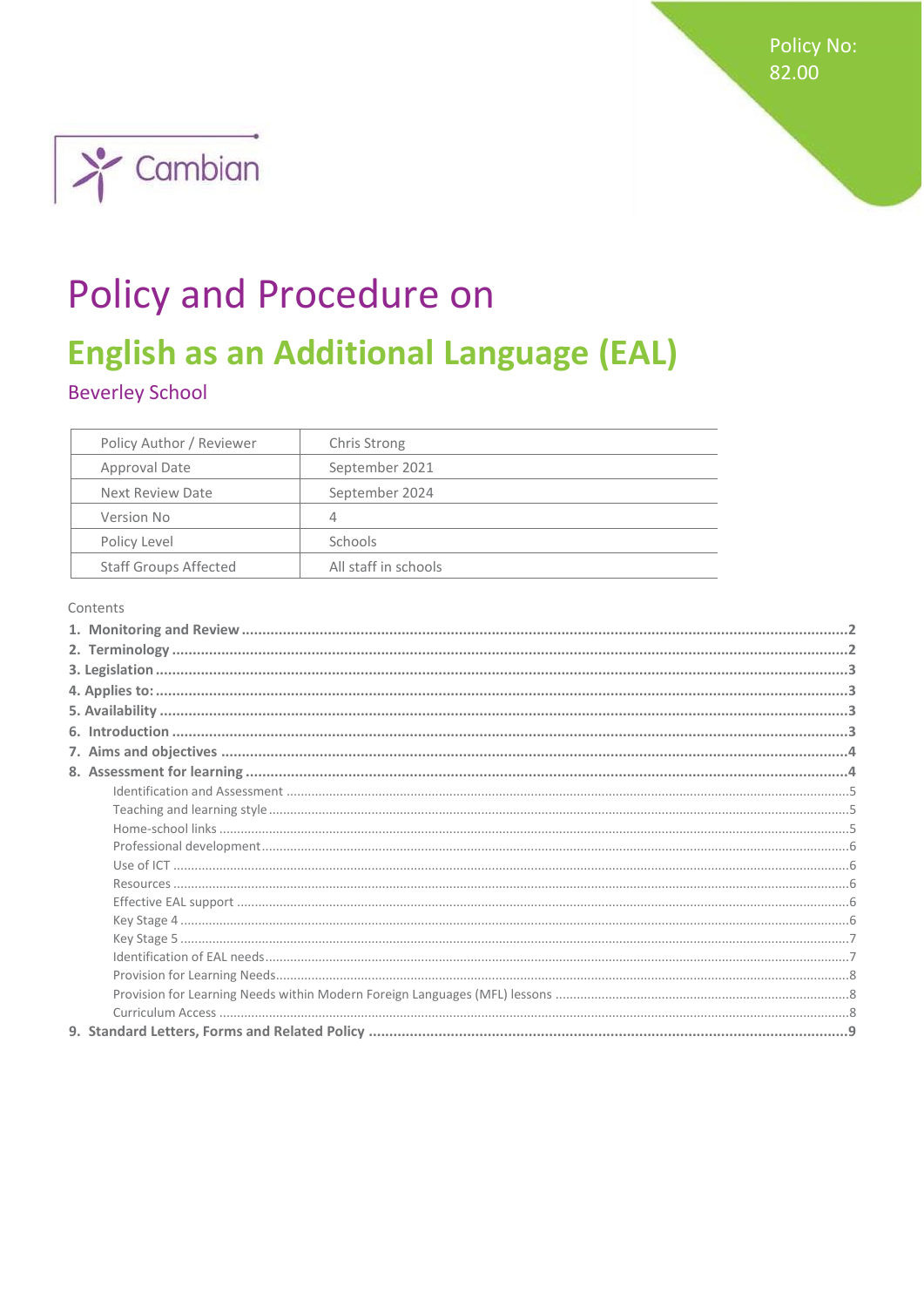

## <span id="page-1-0"></span>**1. Monitoring and Review**

- 1.1. The Proprietor will undertake a formal review of this policy for the purpose of monitoring and of the efficiency with which the related duties have been discharged, by no later than three years from the date of approval shown above, or earlier if significant changes to the systems and arrangements take place, or if legislation, regulatory requirements or best practice guidelines so require.
- **1.2.** The local content of this document will be subject to continuous monitoring, refinement and audit by the Head of Service.

Signed:

Sh hans

Amediscalo

John Iver **Announce Announce Announce** Announce Edwards **Proprietor, Cambian Group Theadteacher Readteacher** September 2021 September 2021

### <span id="page-1-1"></span>**2. Terminology**

**2.1.** Our aim is to use consistent terminology throughout this policy and all supporting documentation as follows:

| 'Establishment' or 'Location | generic term which means the Children's<br>This is a<br>Home/school/college. Beverley is a school.                                                                                                          |
|------------------------------|-------------------------------------------------------------------------------------------------------------------------------------------------------------------------------------------------------------|
| Individual                   | Means any child or young person under the age of 18 or young<br>adult between the ages of 18 and 25. At Beverley we have<br>children/young people attending between the ages of 9-18.                       |
| <b>Service Head</b>          | This is the senior person with overall responsibility for the school<br>At Beverley this is the Headteacher who is Ann Marie Edwards.                                                                       |
| <b>Key Worker</b>            | Members of staff that have special responsibility for Individuals<br>residing at or attending the Establishment.                                                                                            |
| Parent, Carer, Guardian      | Means parent or person with Parental Responsibility                                                                                                                                                         |
| <b>Regulatory Authority</b>  | Regulatory Authority is the generic term used in this policy to<br>describe the independent regulatory body responsible for<br>inspecting and regulating services. At Beverley School this is<br>Ofsted/DfE |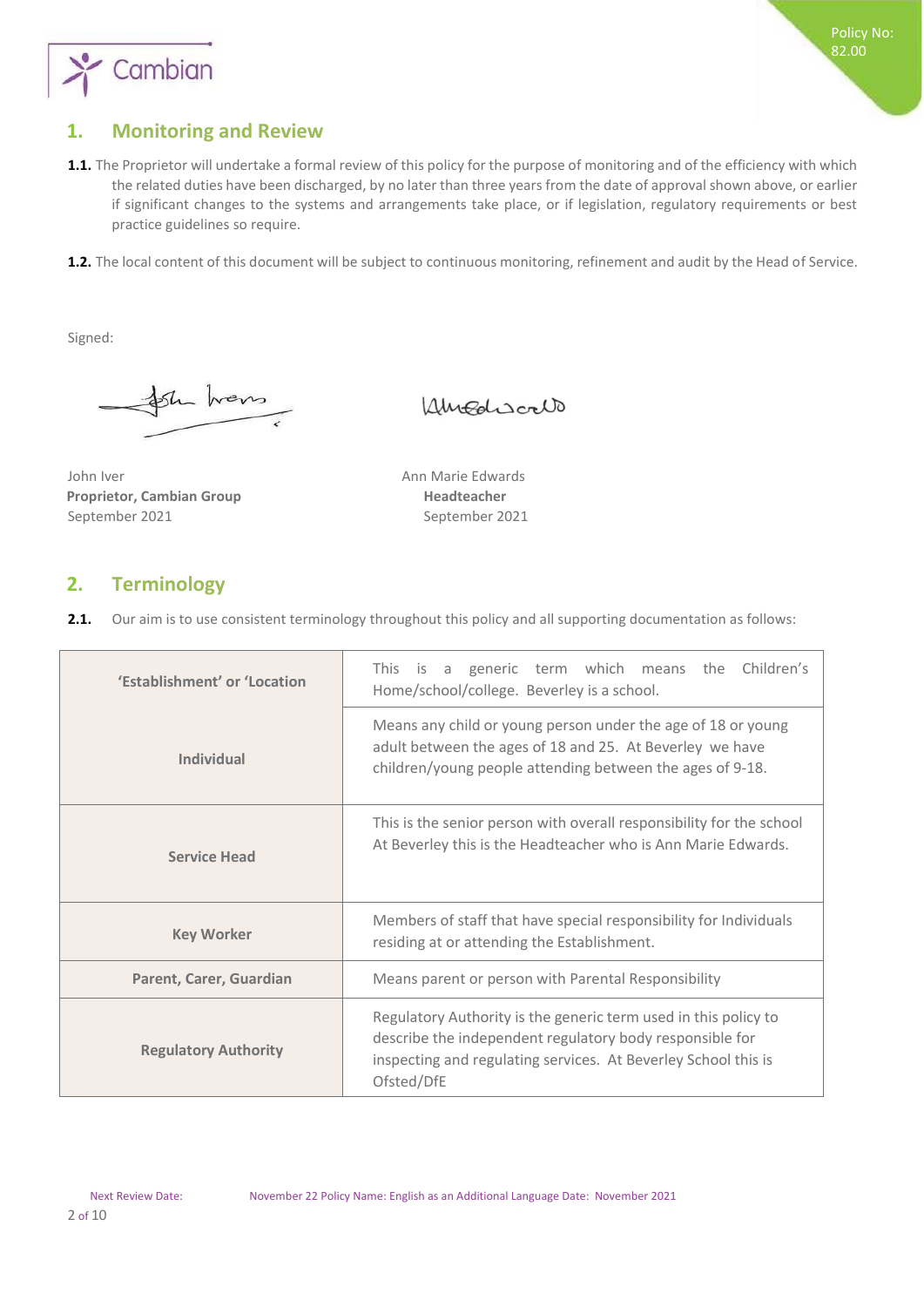

| Social Worker            | This means the worker allocated to the child/family. If there is no<br>allocated worker, the Duty Social Worker or Team Manager is<br>responsible. |
|--------------------------|----------------------------------------------------------------------------------------------------------------------------------------------------|
| <b>Placing Authority</b> | Placing Authority means the local authority/agency responsible<br>for placing the child or commissioning the service                               |
| <b>Staff</b>             | Means full or part-time employees of Cambian, agency workers,<br>bank workers, contract workers and volunteers.                                    |
| <b>SEN</b>               | Means Special Education Needs and is usually shortened to<br>SEN.                                                                                  |

Policy No: 82.00

## <span id="page-2-0"></span>**3. Legislation**

**3.1.** Complies with Part 6, paragraph 24(3) (b) of The Education (Independent School Standards Compliance Record) (England) (Amendment) Regulations.

## <span id="page-2-1"></span>**4. Applies to:**

- the whole Location inclusive of activities outside of the normal hours;
- all staff (teaching and support staff), the proprietor and volunteers working in the Location.

## <span id="page-2-2"></span>**5. Availability**

**5.1.** This policy is made available to parents/guardians, carers, staff and Individuals from the office and school website

## <span id="page-2-3"></span>**6. Introduction**

- **6.1.** In common with the rest of the curriculum, where a child is learning English as an additional language, this is individually planned for, taking into account the particular needs of the child and working with the family to plan how best to facilitate the child's integration into an English speaking setting. If for example, a child at our Location was most comfortable with say another language our strategy in understanding how best to enable the child to use English would include observing the child communicating in their mother tongue. As a result of this, key English words would be sent to the guardians, and we would request from them a list of the key words in their mother tongue. This would enable the teachers to be familiar with what the child might be trying to say. It would also assist in preventing the child becoming disheartened having managed to form a word, this being a significant achievement, in the mother tongue and then enable the teachers to encourage the child to transfer the word into English. Our experience is that this individually tailored approach has shown to be highly successful. We offer guardians the option to receive any policies, procedures, newsletters etc. That they would receive in English, translated into other languages.
- **6.2.** The teaching and learning, achievements, attitudes and well-being of all our Individuals are important. We encourage all our Individuals to achieve the highest possible standards. We do this through taking account of each Individual's life experiences and needs.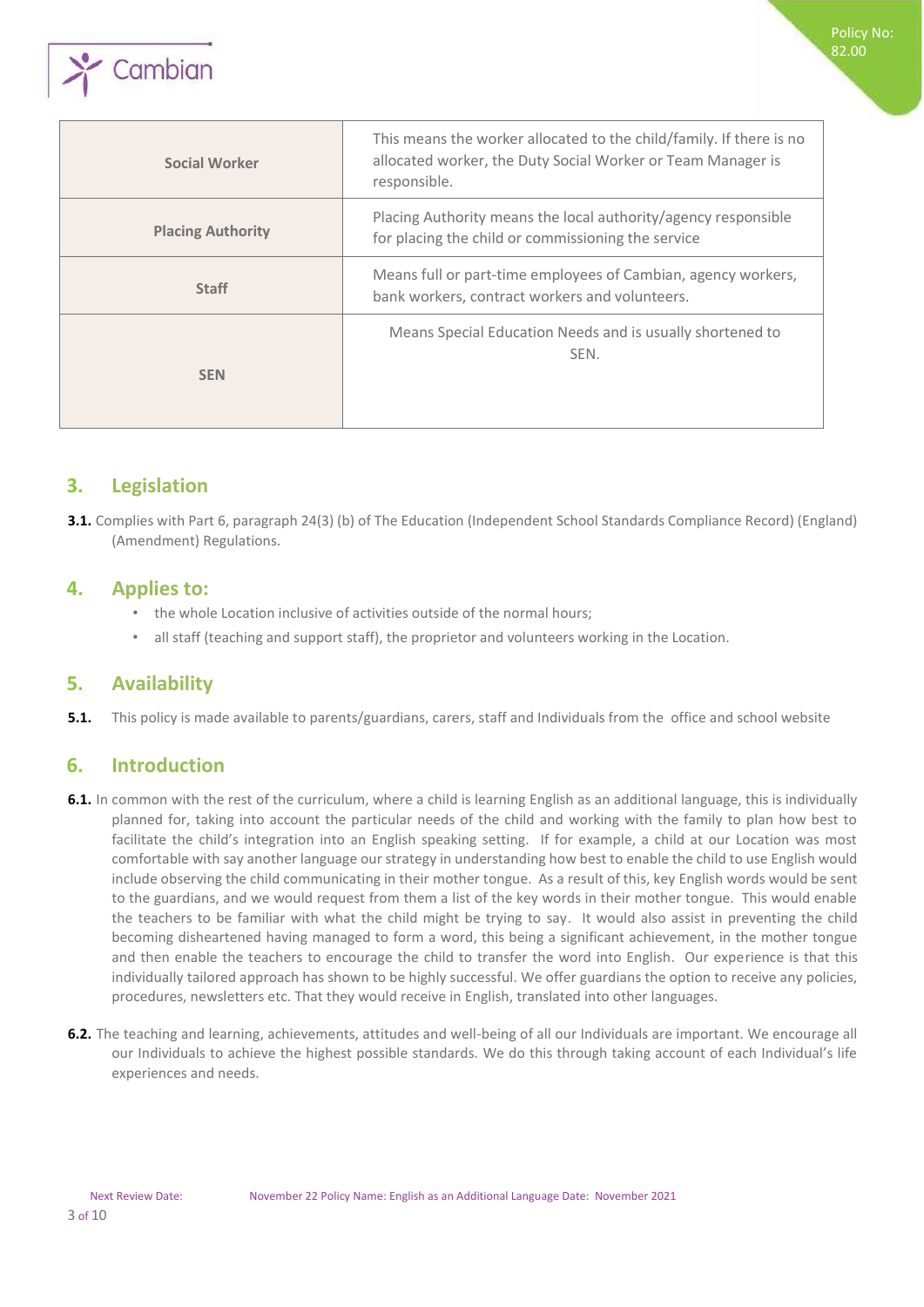

## <span id="page-3-0"></span>7. Aims and objectives

- The National Curriculum secures entitlement for all Individuals to a number of areas of learning and gives them the opportunity to develop the knowledge, understanding, skills and attitudes that are necessary for their selffulfilment and development as responsible citizens. We promote the principles of fairness and justice for all through the education that we provide in our school.
- The aim of this policy is to help ensure that we meet the full range of needs of those Individuals who are learning English as an additional language. This is in line with the requirements of current legislation
- **7.1.** We aim to raise the attainment of minority ethnic pupils by:
	- assessing pupils' English ability and giving pupils with EAL access to the curriculum as quickly as possible;
	- providing pupils with EAL opportunities to hear and read good models of English and extend their knowledge and use of English;
	- providing additional in-class and withdrawal support to these pupils;
	- developing an understanding of and valuing pupils' home languages;
	- using visual and auditory resources;
	- assessing pupils with EAL to establish their needs and progress;
	- liaising with Special Educational Needs (SEN) colleagues in identifying pupils who may additionally have SEN.
- **7.2.** The aims of our (EAL) provision are that all students whose first language is not English:
	- become autonomous in all aspects of the English Language;
	- are supported so that they gain full access to the full school curriculum that is offered;
	- become aware of and can appropriately respond to differences and similarities between their cultures and others;
	- progress in their abilities within each aspect of the English Language including speaking, listening writing and reading;
	- are supported in their preparations for their next step in their academic careers.

## <span id="page-3-1"></span>8. Assessment for learning

- 8.1. We use GL Baseline Assessments' Progress Test in English to measure English language competence for EAL Individuals linked to the National Curriculum. We carry out ongoing recording of attainment and progress in line with agreed school procedures.
- **8.2.** The statutory assessment arrangements of the National Curriculum allow us to make special arrangements for Individuals who are learning English as an additional language.
- **8.3.** For the science and written mathematics test at Key Stage 2, we provide verbal or written translations of words or phrases in the test papers which we think are likely to prove difficult for Individuals for whom English is an additional language. For the mental arithmetic test at Key Stage 2 we provide a verbal translation of the test to Individuals who have limited English.
- 8.4. Students who have been resident in Britain for less than two years at the time of sitting formal public examinations (e.g. GCSE, A-level) may qualify for extra time. The SENCo will submit the necessary documentation to the relevant examining bodies in this instance.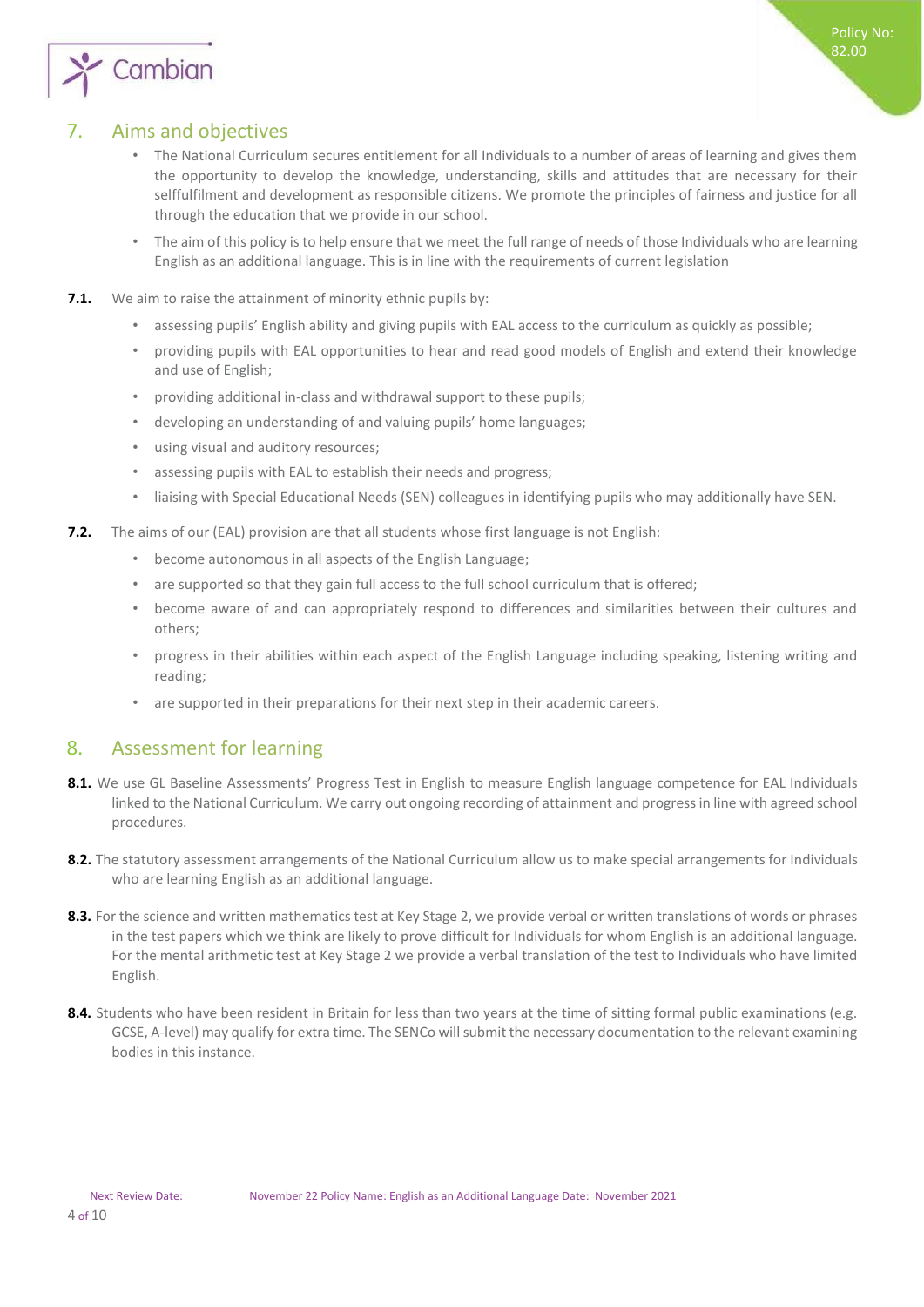

#### <span id="page-4-0"></span>**Identification and Assessment**

- **8.5.** Guardians are asked to inform school of any language needs their child may have on entry to school. In addition to this, their class teachers liaising with colleagues and working alongside pupils should be able to identify and assess pupils with EAL in order to target them for support. This can be done using a variety of data, including:
	- GL Baseline Assessments including pre-screening for Dyslexia & Discalculia
	- CATs
	- Teacher assessment
	- Reading tests/sweeps
	- Spelling tests
	- Individual pupil targets
	- Consultation with guardians
	- Attendance and behaviour monitoring
- **8.6.** Once the pupils have been identified and assessed, the class teacher will work with colleagues to develop Individual Language Plans with SMART targets (ILP's). All should be aware that EAL pupils will frequently understand what is being said, well before they have confidence enough to speak themselves.

#### <span id="page-4-1"></span>**Teaching and learning style**

- **8.7.** Teachers take action to help Individuals who are learning English as an additional language by various means:
	- developing their spoken and written English by:
	- ensuring that vocabulary work covers the technical as well as the everyday meaning of key words, metaphors and idioms;
	- providing in class support for individuals and small groups; o developing appropriate resources;
	- explaining how speaking and writing in English are structured for different purposes across a range of subjects;
	- providing a range of reading materials that highlight the different ways in which English is used;
	- encouraging Individuals to transfer their knowledge, skills and understanding of one language to another;
	- providing support within small-group intervention strategy programmes also involving non–EAL pupils;
	- providing advice and training for staff members;
	- building on Individual's experiences of language at home and in the wider community, so that their developing uses of English and other languages support one another;
	- ensuring access to the curriculum and to assessment by:
	- using accessible texts and materials that suit Individual's ages and levels of learning;
	- providing support through ICT, video or audio materials, dictionaries and translators, readers and amanuenses;
	- using the home or first language where appropriate.

#### <span id="page-4-2"></span>**Home-school links**

**8.10.** These are in place to:

- Welcome guardians into school
- Communicate with and involve guardians in their Individual's learning
- Promote a multi-cultural understanding in school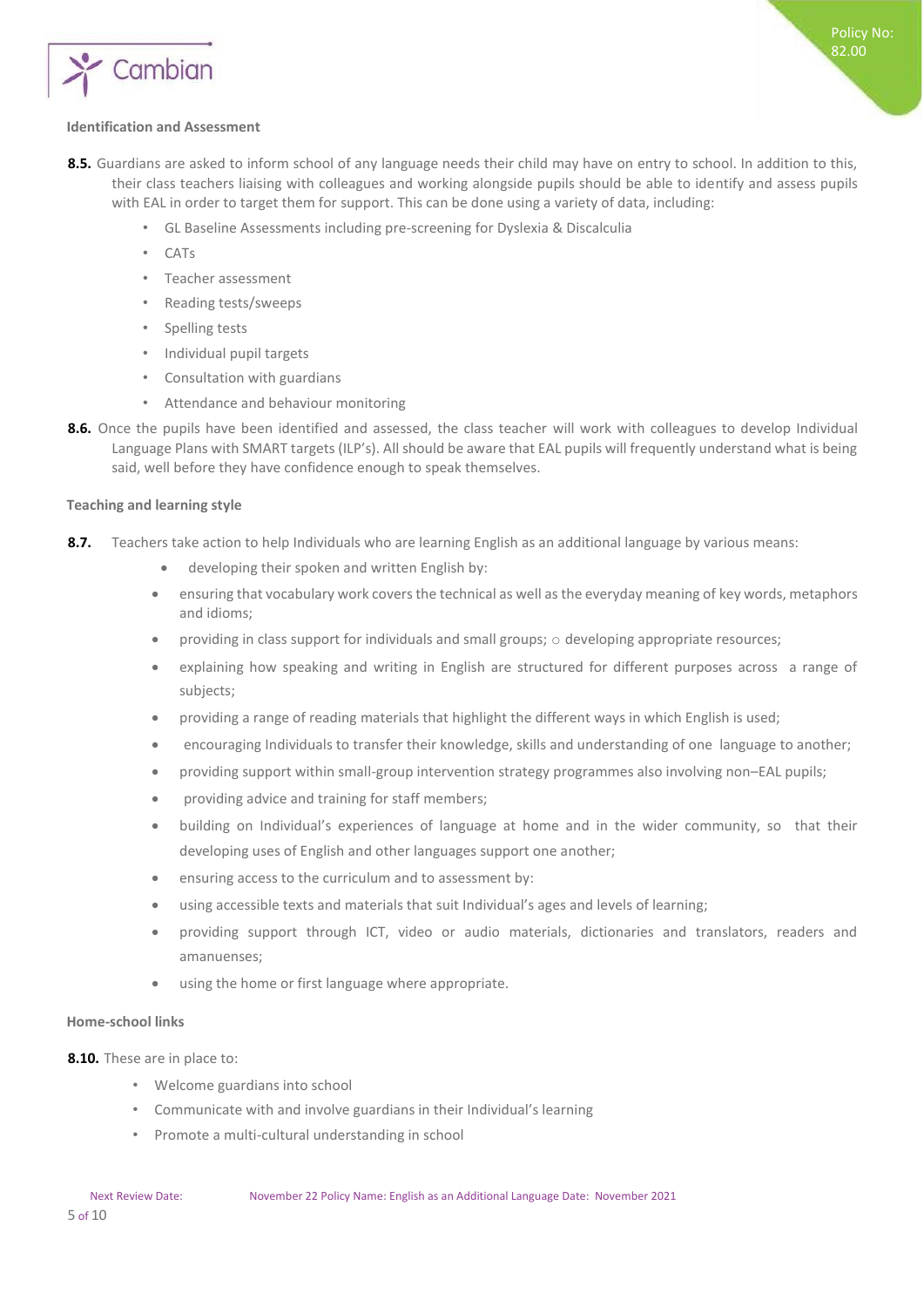

<span id="page-5-0"></span>8.11. The school is aware of obstacles to communication that may arise for some pupils and families with EAL and knows where to seek advice and support to overcome these.

#### **Professional development**

**8.12.** All staff are provided with opportunities for training on EAL, for all staff to extend their knowledge and understanding and enhance their skills. This contributes to the development of good practice and the raising of achievement within the school.

#### <span id="page-5-1"></span>**Use of ICT**

8.13. ICT is a central resource for learning in all areas at Beverley school and is used when relevant for meeting the needs of EAL pupils.

#### <span id="page-5-2"></span>**Resources**

- **8.14.** Staff working with EAL pupils can receive training in how to support language development, as part of their professional development. The school seeks to purchase resources which reflect different ethnicities in their language, visual images and content. Money is allocated each year to purchase further resources to support Learning Development including EAL. If teachers do not share the student's language they can use resources to demonstrate the value of the student's language through:
	- Dual language texts;
	- Multi lingual labels around the classroom / school and
	- stories from their own and other cultures.

#### <span id="page-5-3"></span>**Effective EAL support**

- **8.15.** This will be evidenced by:
	- High standards of EAL training and curriculum content for EAL pupils
	- Good leadership and management of EAL
	- Pupils with EAL are sufficiently challenged and supported so they can reach their potential
	- Support takes account of pupils at the early stage of language learning
	- Use of our 'guardian angel' system. New EAL learners can be paired with both a helper who speaks their mother tongue, wherever possible (to help them feel comfortable) and a classmate (to help them integrate into the school)
	- Support takes account of pupils at later stages of language learning by supporting them in their development of literacy across the curriculum and higher order language skills, e.g. pre-teach specific vocabulary, for example for science, to prepare them in advance of the lesson
	- The offered curriculum is relevant and sensitive
	- The SMT is involved in the monitoring, deployment and quality of provision for the support of minority ethnic pupils
	- Links with guardians are good
	- The area is a strength in the school

#### <span id="page-5-4"></span>**Key Stage 4**

8.17. Students with an appropriate level of English will continue in mainstream English lessons leading to, if suitable, GCSE English and English literature. Those who would find the GCSE curriculum too difficult or inappropriate will receive timetabled EAL lessons in preparation for Functional Skills English.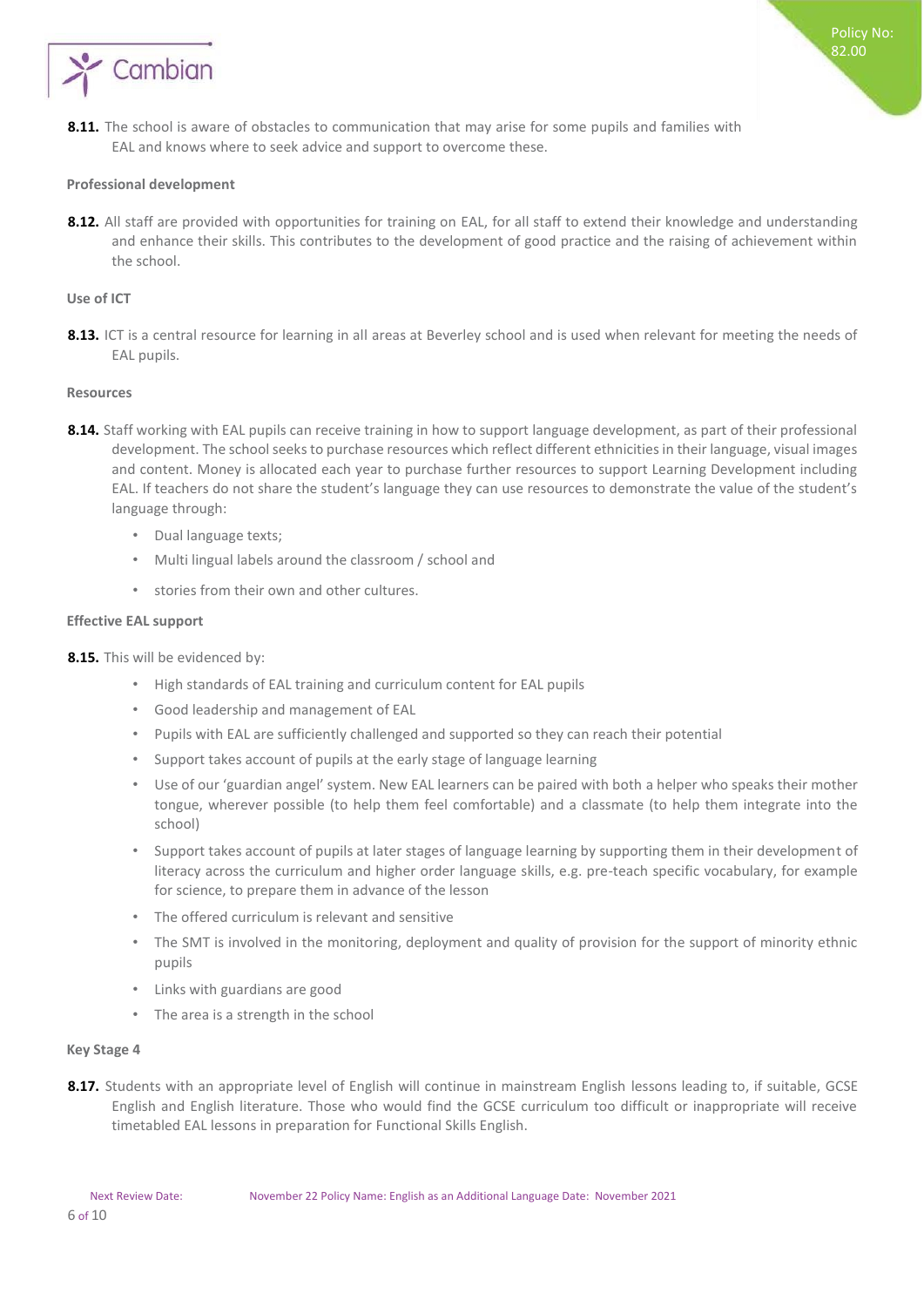

#### <span id="page-6-0"></span>**Key Stage 5**

**8.18.** Sixth formers are recommended to have at least two lessons of EAL a week during their study periods. Students will work towards level 2 Functional Skills English or GCSE as appropriate.

#### <span id="page-6-1"></span>**Identification of EAL needs**

**8.19.** EAL needs are identified through a range of methods, including:

- On entry, when EAL is identified and recorded as part of the entrance process, and interviews/meetings with the child and guardians take place.
- By teaching staff recognition of the particular needs of a child, which should be fed back to the SENCo.
- Through individual meetings with the SENCo, and with the Head of the MFL faculty where appropriate (e.g. where the language spoken is one that is taught within school, and/or where facilitation of the child's development of language can clearly be assisted through the MFL department's provision).
- Through discussion with external professionals e.g. tutors, previous teachers, etc.
- Through parental information.
- **8.20.** Guardians are asked to inform school of any language needs their child may have on entry to school. In addition to this, their class teachers liaising with colleagues and working alongside their students should be able to identify and assess students with EAL in order to target them for support. Once the students have been identified and assessed, the SENCo will provide key details of the students' requirements, and advice as to appropriate strategies, through the EAL register. All should be aware that EAL students will frequently understand what is being said, well before they have confidence enough to speak themselves.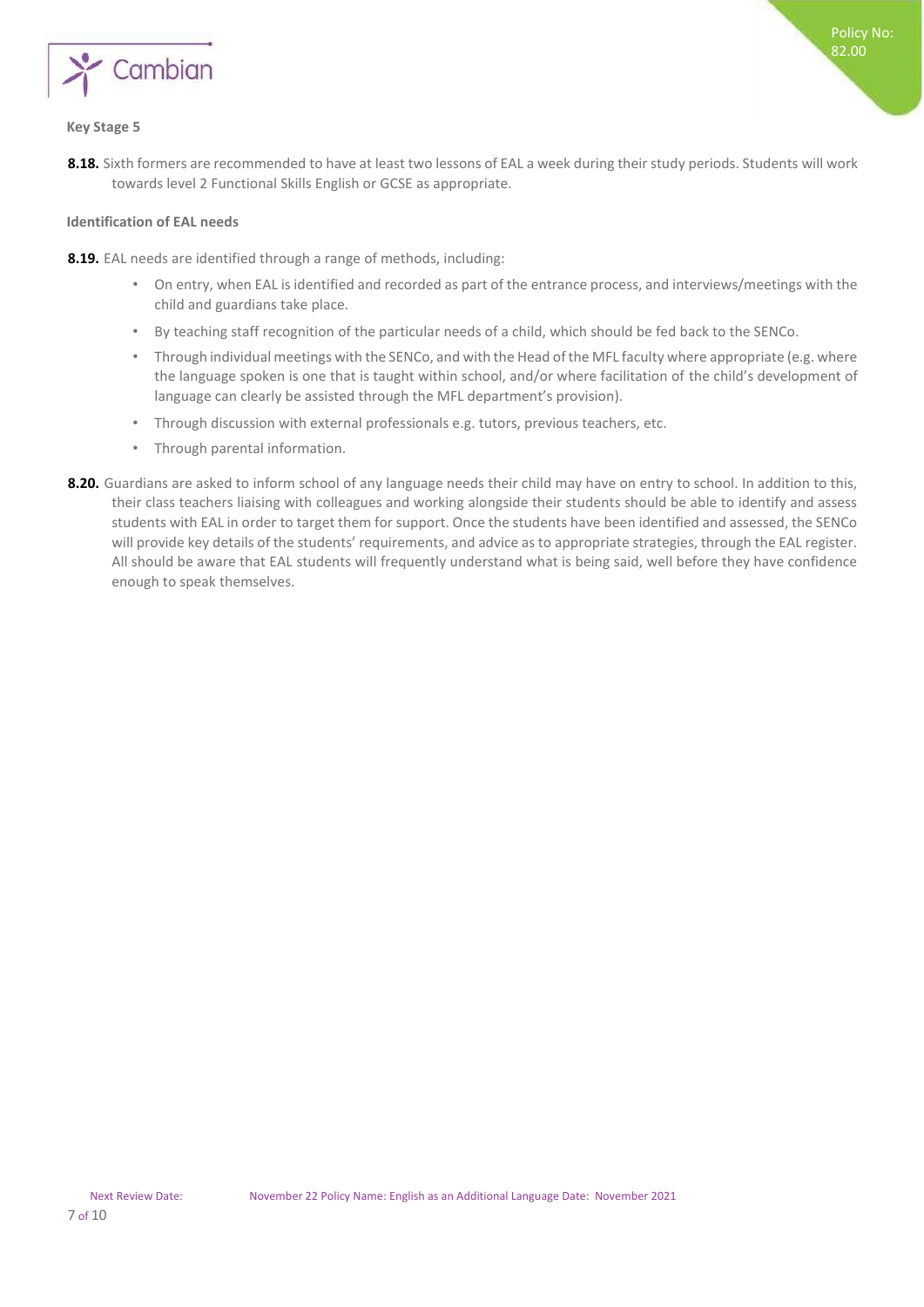

#### <span id="page-7-0"></span>**Provision for Learning Needs**

**8.21.** Students with EAL will be differentiated for in accordance with our Differentiation and SEND policies. This may involve the use of all main forms of differentiation (resource, outcome, choice, support, task). As with all students this differentiation will be personalised by subject teachers to take into account the stage of learning attained by the student, and the methods in which they work best. Teachers will be advised and supported by the SENCo as to suitable methods for each child.

#### <span id="page-7-1"></span>**Provision for Learning Needs within Modern Foreign Languages (MFL) lessons**

- 8.22. We may have students who have English as their native language and who use another language. We will also have students whose native tongue is not English but they use it as their language of instruction. We will refer to both categories of students as Bilingual Learners as they live in two or more languages. Bilingual students are those who have 'access to more than one language in normal and natural ways in their daily lives.'
- **8.23.** Within language lessons we will aim for Additive Bilingualism rather than Transitional Bilingualism which can restrict student leaning. We will aim that through their lessons in French and Spanish, knowledge of other languages extends their constantly expanding language repertoire promoting their use of English and mother tongue. Languages are not separate and isolated units and bilingual learners show a greater level of metalinguistic awareness as well as greater cognitive capacity for language as a system. Bilingual students often demonstrate higher levels of self-confidence as they function in different cultures and social groups.
- **8.24.** If a student is bilingual in French or Spanish, they will be given access to regular extension work within the classroom. Additional EAL resources tailored to their precise abilities and needs will also be made regularly available. The opportunity to sit qualification examinations (e.g. GCSE, A-level) in their native tongue will be arranged wherever possible, and the Head of MFL can provide advice and guidance on obtaining tuition in languages outside school. Furthermore, the Head of MFL will endeavour to allocate time, where possible, to one on one or small group sessions with bilingual students with Native Language Assistants alongside the option of an after school club delivered by the assistants aimed specifically for bilingual speakers of the appropriate language.
- **8.25.** Language learning for our bilingual learners is encouraged through:
	- Contextual support through practical experiences;
	- Appropriate modelling of language;
	- Opportunities to communicate confidently in the new language;
	- Motivation through meaningful activities;
	- Self-confidence through praise and
	- Stimulating and enjoyable learning situations and
	- Time spent with Native Language Assistants in one on one or small group sessions.

#### <span id="page-7-2"></span>**Curriculum Access**

- **8.26.** Teaching and learning, achievements, attitudes and well-being of all our Individuals are important. Some of our Individuals may have particular learning and assessment requirements, which are linked to their progress in learning English as an additional language. Individuals who are learning English as an additional language have skills and knowledge about language similar to monolingual English-speaking Individuals. Their ability to participate in the full curriculum may be in advance of their communicative skills in English.
- **8.27.** All Individuals in our school follow the curricular requirements of the National Curriculum. Individuals with English as an additional language do not produce separate work.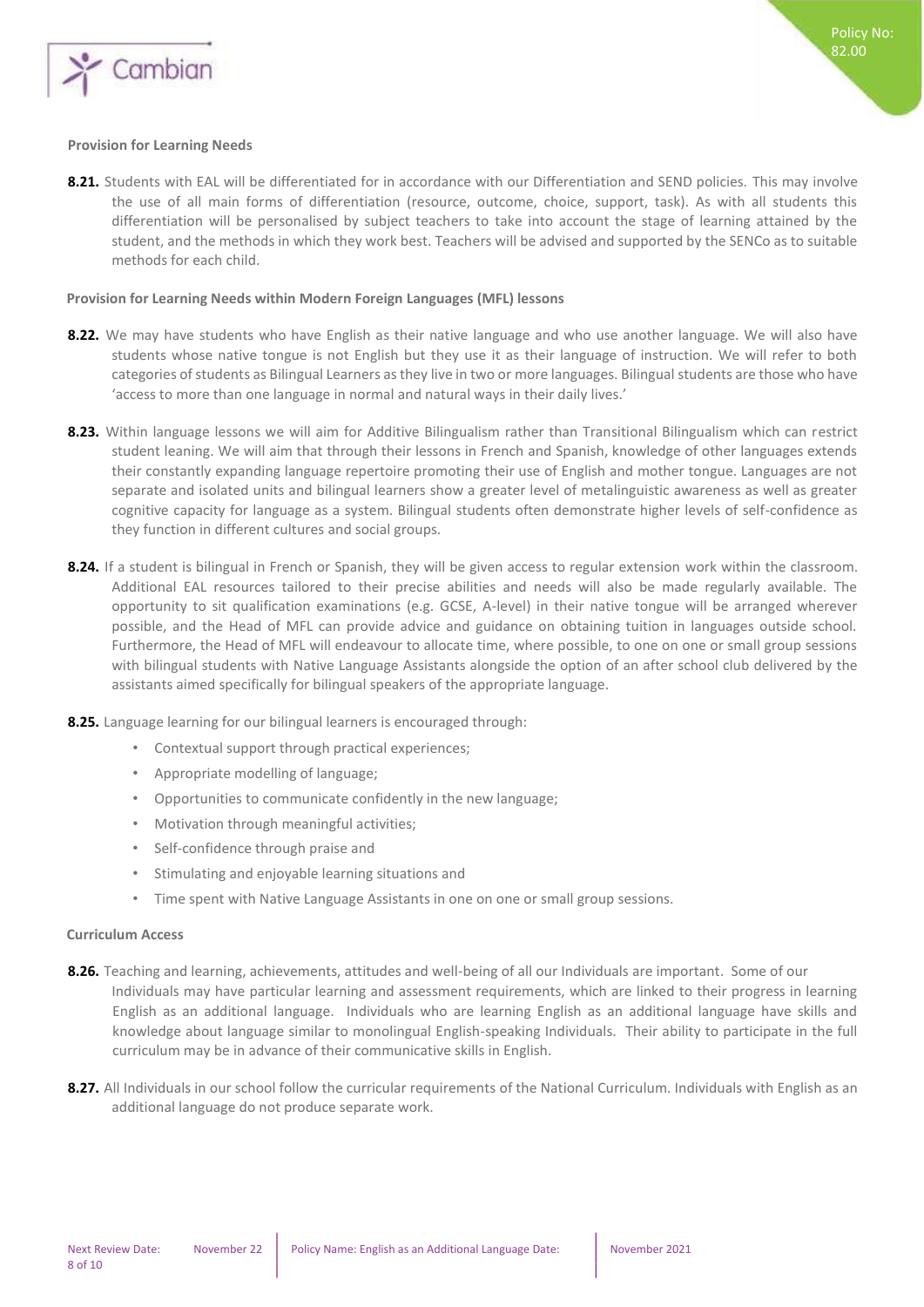

## <span id="page-8-0"></span>**9. Standard Letters, Forms and Related Policy**

- **9.1.** Curriculum Policy
- **9.2.** SEN Policy
- **9.3.** Teaching and Learning Policies

## **EAL Register Example**